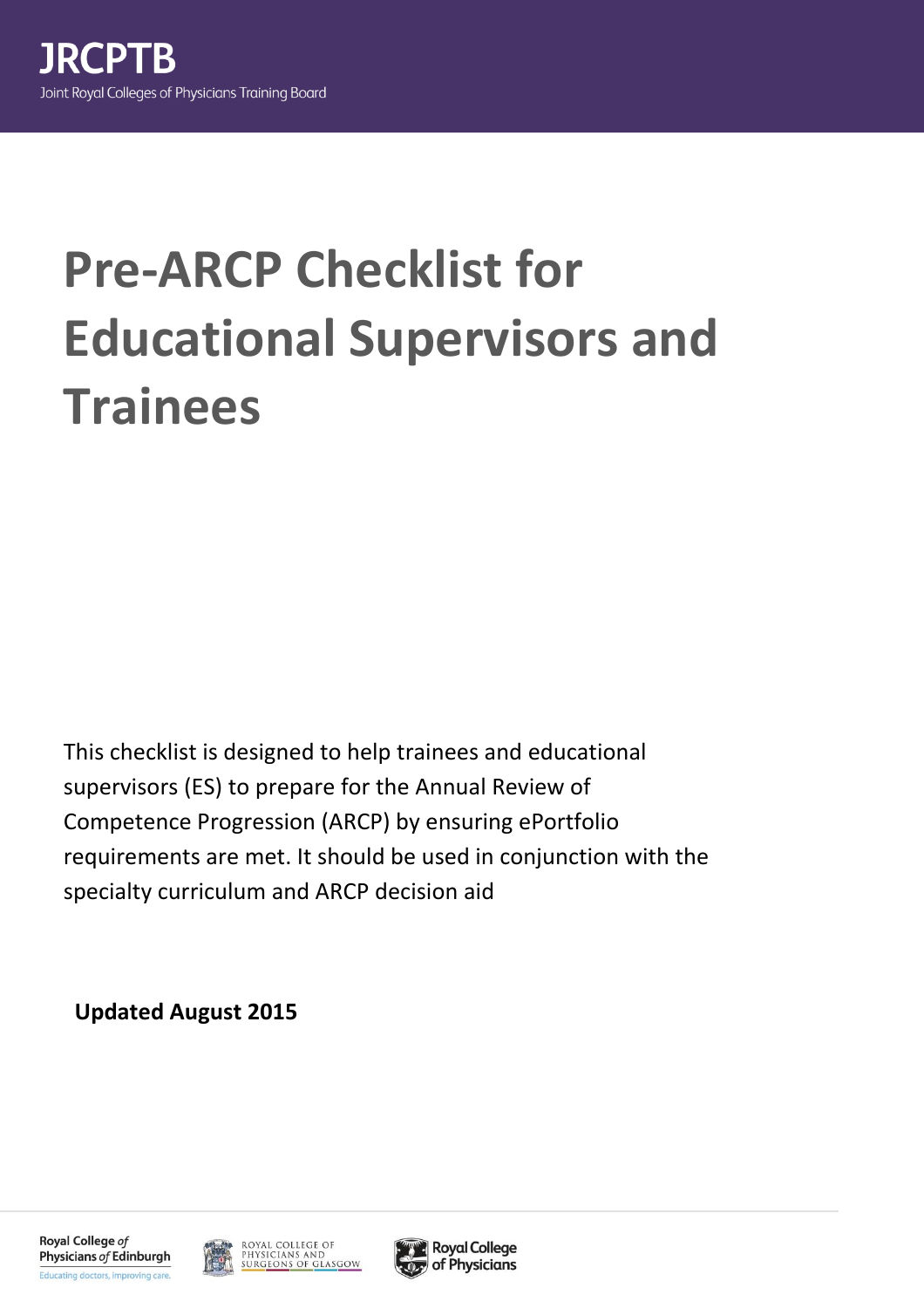The **ARCP decision aid** provides information on the targets to be met for each level of training. It is the trainee's responsibility to know the requirements for a successful ARCP outcome. The number of SLEs/WPBAs required on the decision aid is a **minimum** number; the Training Programme Director may expect more for successful ARCP outcome.

The following guidance is available on the JRCPTB website:

- [ARCP decision aids](http://www.jrcptb.org.uk/training-certification/arcp-decision-aids)
- [WPBA guidance](http://www.jrcptb.org.uk/assessment/workplace-based-assessment)
- [ePortfolio updates](http://www.jrcptb.org.uk/eportfolio-information/updates-and-performance)
- [ePortfolio user guides](http://www.jrcptb.org.uk/eportfolio-information/user-guides)

## **Educational Supervisor's responsibilities (via ES login on ePortfolio)**

- $\Box$  The ES should check that appraisal meetings have taken place and discuss with the trainee whether the educational objectives have been achieved. The ePortfolio should be kept up to date and regularly reviewed throughout the year.
- $\Box$  The ES should review the ePortfolio to determine whether the trainee has made satisfactory progress for the training year as per the ARCP decision aid. Evidence will include workplace based assessments (WPBAs) / supervised learning events (SLEs), reflective practice and documents stored in the Personal Library.
- Multiple Consultant Report (MCR): The ES should review the MCR Year Summary Sheet and ensure the minimum number of consultant responses have been received according to the specialty's requirements. The ES should discuss the feedback received with the trainee and plan any remedial action required and record a summary in the ES report.
- If Multi-Source Feedback (MSF) or patient survey has taken place in the training year, the ES should review and release the anonymised results to the trainee and discuss any arising issues. A summary of the outcomes should be recorded in the ES report. **The MSF summary must be released on the ePortfolio to be visible to the ARCP panel**.
- $\Box$  The ES should review a sample of trainee's self-ratings and the linked evidence and then select a rating (from the drop down list). Ideally, this process should take place several times in a training year and may be devolved to clinical supervisors in core medical training. The result of sampling and progress against the curriculum should be recorded in the ES report.

 $\Box$  For practical procedures, the ES should check DOPS evidence demonstrates appropriate progress for the level of the trainee in line with the ARCP decision aid, including summative sign off where required.



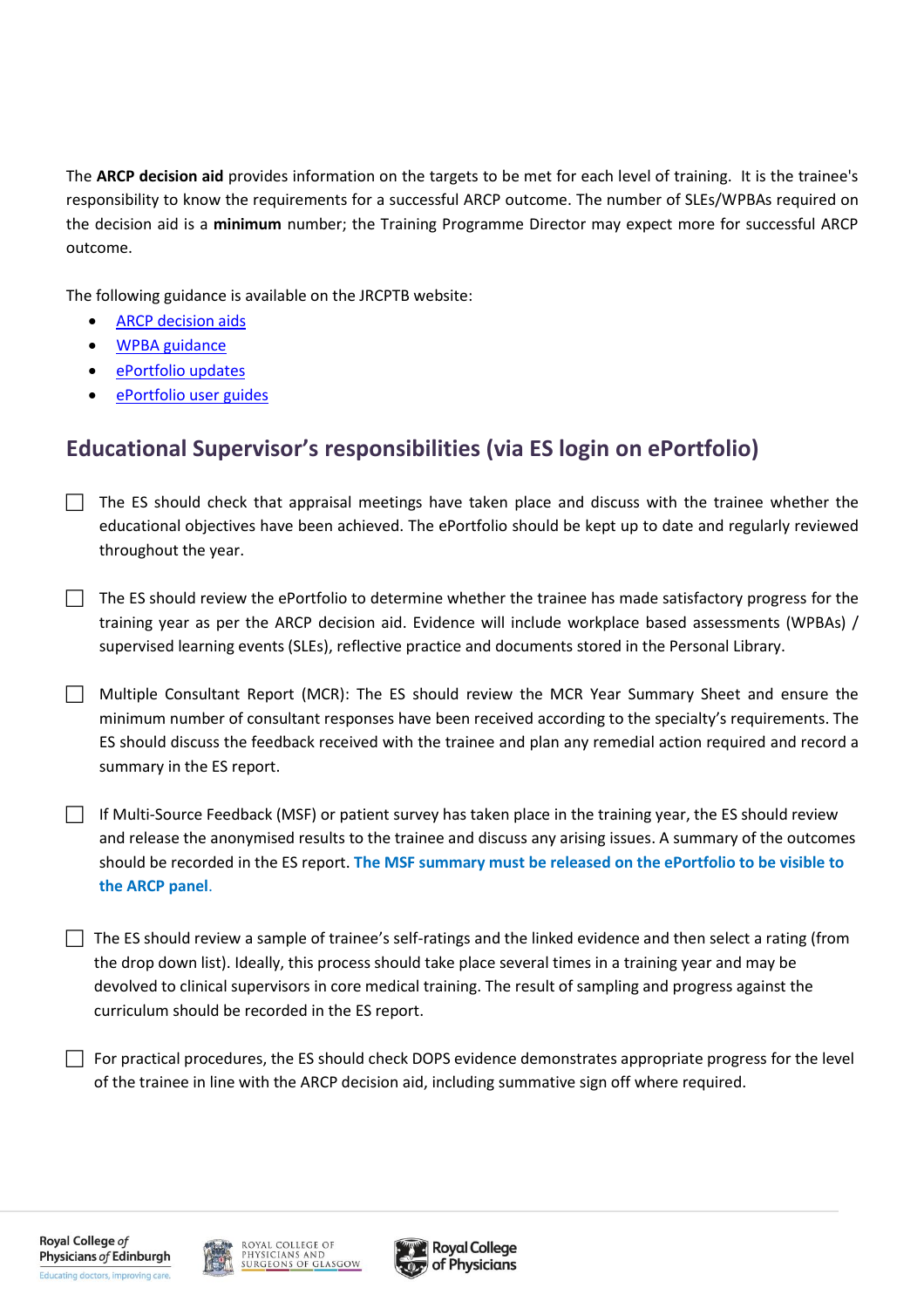$\Box$  Complete all sections of the Educational Supervisor's (ES) report and provide explanatory comments referring to evidence reviewed. **The ES report must be signed off to be available for the ARCP panel; it will not be visible if saved in draft**.

## **Trainee responsibilities**

- $\Box$  Ensure you are using the correct curriculum. All trainees are required to move to the current version of the curriculum if their CCT date is after 31/12/2015 (please refer to JRCPTB website for [further information\)](http://www.jrcptb.org.uk/training-certification/curriculum-updates-and-changes)*.* Please note, you will be notified of any additional transitional arrangements relating to new curricula.
- $\Box$  Organise a timely appointment with your ES. It is strongly recommended you meet six to eight weeks prior to ARCP to ensure relevant competencies are signed off and that the ePortfolio contains the necessary information for achieving a successful outcome. **The ES report must be signed off and the MSF summary released to be visible to the ARCP panel.**
- $\Box$  SLEs/WPBAs and reflection should be carried out regularly throughout the year. ARCP panels may prereview your ePortfolio four weeks in advance, so late inputs will be missed. Please note; failure to spread WPBAs throughout the year may result in an unsatisfactory ARCP outcome.

### **Summary of Clinical Activities and Teaching Attendance – new for August 2015**

A new form is available on the ePortfolio for you to record a summary of clinical activities and teaching attendance. The form will be available to all trainees from August 2015 and will be located in the Audit and Teaching section.

#### **Reflective Practice 'After Event' form and 'R-card' – new for August 2015**

The After-event reflection form and R-card are tools developed by the Institute of Reflective Practice which JRCPTB has made available to all trainees from August 2015. R-cards are for instant reflection and can be downloaded from the JRCTTB form. The after event form is available on the ePortfolio in the Reflective Practice section. Please se[e guidance](http://www.jrcptb.org.uk/sites/default/files/Reflective%20Practice%20R%20Card%20instructions%20and%20guidance.pdf) on how to use both tools on the JRCPTB website.

- **Ensure the required number of consultants have completed a Multiple Consultant Report (MCR) as agreed** with your ES. Each consultant should complete one MCR. Your ES will review the MCR Year Summary Sheet and feedback the results to you and include any actions resulting in the ES report for the ARCP panel. MCR guidance is available on the JRCPTB website WPBA page.
- **Ensure your Multi-Source Feedback (MSF) is complete in advance of your ES meeting so that the feedback** can be released and discussed.
- It is recommended that you organise your online Personal Library by year (eg ST3) with clear subdivisions to facilitate navigation by ARCP panel. [Guidance](http://www.jrcptb.org.uk/sites/default/files/Guidance%20on%20structuring%20folders%20in%20the%20Personal%20Library.pdf) on structuring folders is now available on the JRCPTB website.